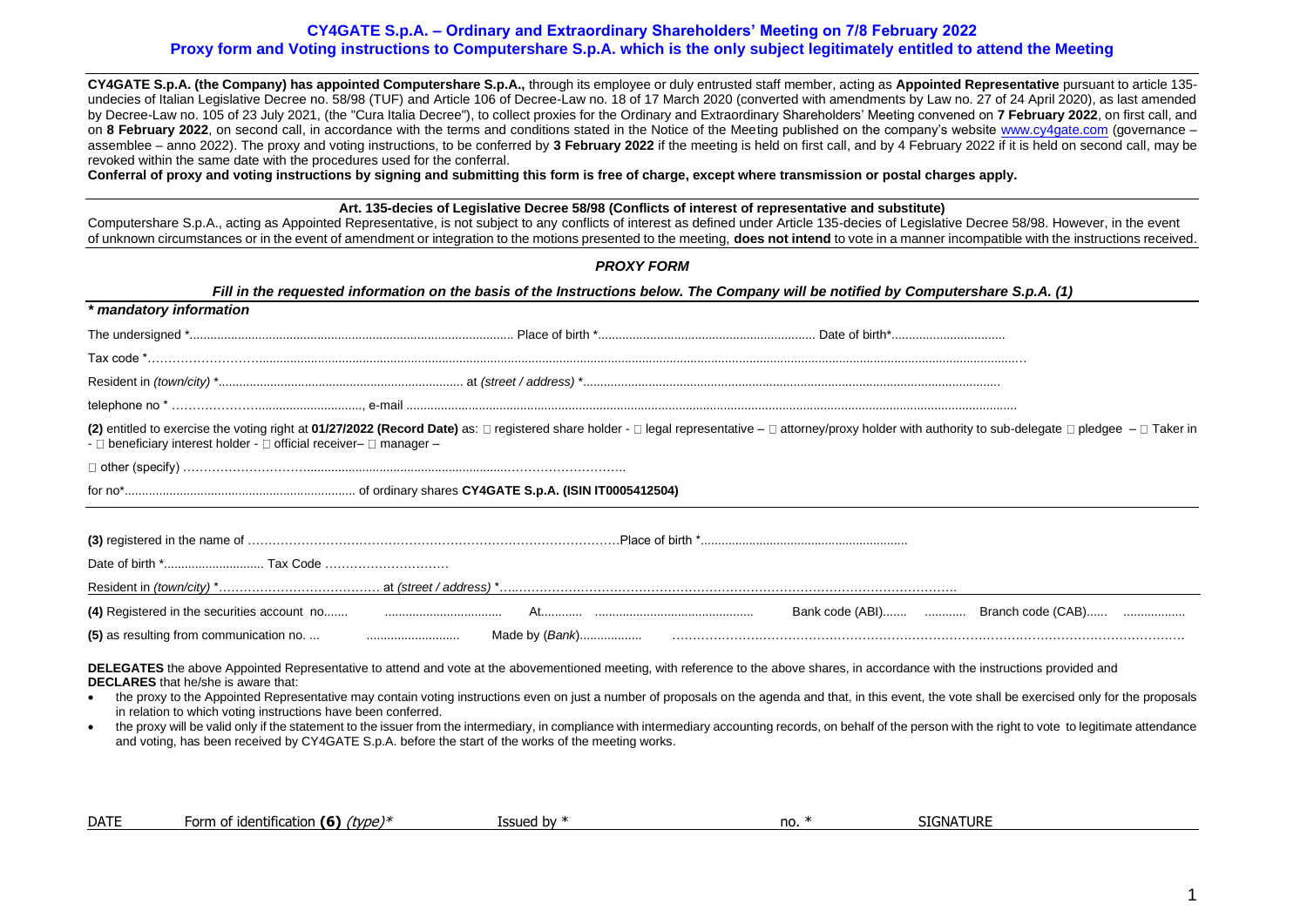# *VOTING INSTRUCTIONS*

# *(For use of Appointed Representative only - tick relevant boxes and send to Computershare S.p.A. as per the instructions for filling in)*

# The undersigned *(7)*

**INSTRUCTS** the Appointed Representative to vote at the above indicated shareholders' meeting as follow *(8)*

|                                | <b>GINSTRUCT</b><br><b></b><br><b>ING</b><br>™TION∟ |
|--------------------------------|-----------------------------------------------------|
| <b>RESOLUTIONS TO BE VOTED</b> | F(for), C (against), A<br>(abstain)                 |

## **Ordinary session**

| Approval of CY4Gate S.p.A.'s acquisition of Aurora S.p.A., in accordance with the by-laws and article 14 of the Euronext Growth Milan<br>Regulation. Related and consequent resolutions. |  |  |
|------------------------------------------------------------------------------------------------------------------------------------------------------------------------------------------|--|--|
| <b>Section A</b> – vote for resolution proposed by the Board of Directors (9)                                                                                                            |  |  |
| <b>Section A2</b> – vote for proposal published pursuant to article 126-bis of TUF (10)                                                                                                  |  |  |

## **Extraordinary session**

| Proposed divisible share capital increase against consideration for a maximum total of €90 million, including any share premium,<br>without options pursuant to article 2441, paragraph 5 of the Italian Civil Code, to be performed by 30 April 2022 as follows: (i) one<br>tranche of not more than $\varepsilon$ 10 million including any share premium, reserved for the controlling shareholder Elettronica S.p.A.; (ii) one<br>tranche of not more than €40 million including any share premium, reserved for TEC Cyber S.p.A. and (iii) one tranche for a residual<br>amount up to €90 million, reserved for qualified investors pursuant to article 34-ter, paragraph 1, letter (b) of the Issuers Regulation and<br>article 61 of Consob Regulation No. 20307, passed with resolution 20307/2018, in Italy, and for institutional investors abroad pursuant<br>to Regulation S of the United States Securities Act of 1933, as amended, including those that are already shareholders of the Company.<br>Related and consequent resolutions. |  |  |  |
|-------------------------------------------------------------------------------------------------------------------------------------------------------------------------------------------------------------------------------------------------------------------------------------------------------------------------------------------------------------------------------------------------------------------------------------------------------------------------------------------------------------------------------------------------------------------------------------------------------------------------------------------------------------------------------------------------------------------------------------------------------------------------------------------------------------------------------------------------------------------------------------------------------------------------------------------------------------------------------------------------------------------------------------------------------|--|--|--|
| <b>Section A</b> – vote for resolution proposed by the Board of Directors (9)                                                                                                                                                                                                                                                                                                                                                                                                                                                                                                                                                                                                                                                                                                                                                                                                                                                                                                                                                                         |  |  |  |
| <b>Section A2</b> – vote for proposal published pursuant to article 126-bis of TUF (10)                                                                                                                                                                                                                                                                                                                                                                                                                                                                                                                                                                                                                                                                                                                                                                                                                                                                                                                                                               |  |  |  |

| Amendment to articles 25, 28, 30 and 31 of the by-laws. Related and consequent resolutions. |  |  |
|---------------------------------------------------------------------------------------------|--|--|
| <b>Section <math>A</math></b> – vote for resolution proposed by the Board of Directors (9)  |  |  |
| <b>Section A2</b> – vote for proposal published pursuant to article 126-bis of TUF (10)     |  |  |

### **Ordinary session**

| Setting the number of members of CY4Gate S.p.A.'s Board of Directors at 9 (nine) and the consequent appointment of new members to<br>$\overline{2}$ .<br>the Board, Related and consequent resolutions. |  |  |
|---------------------------------------------------------------------------------------------------------------------------------------------------------------------------------------------------------|--|--|
| <b>Section A</b> – vote for resolution proposed by the Board of Directors $(9)$                                                                                                                         |  |  |
| <b>Section A2</b> – vote for proposal published pursuant to article 126-bis of TUF $(10)$                                                                                                               |  |  |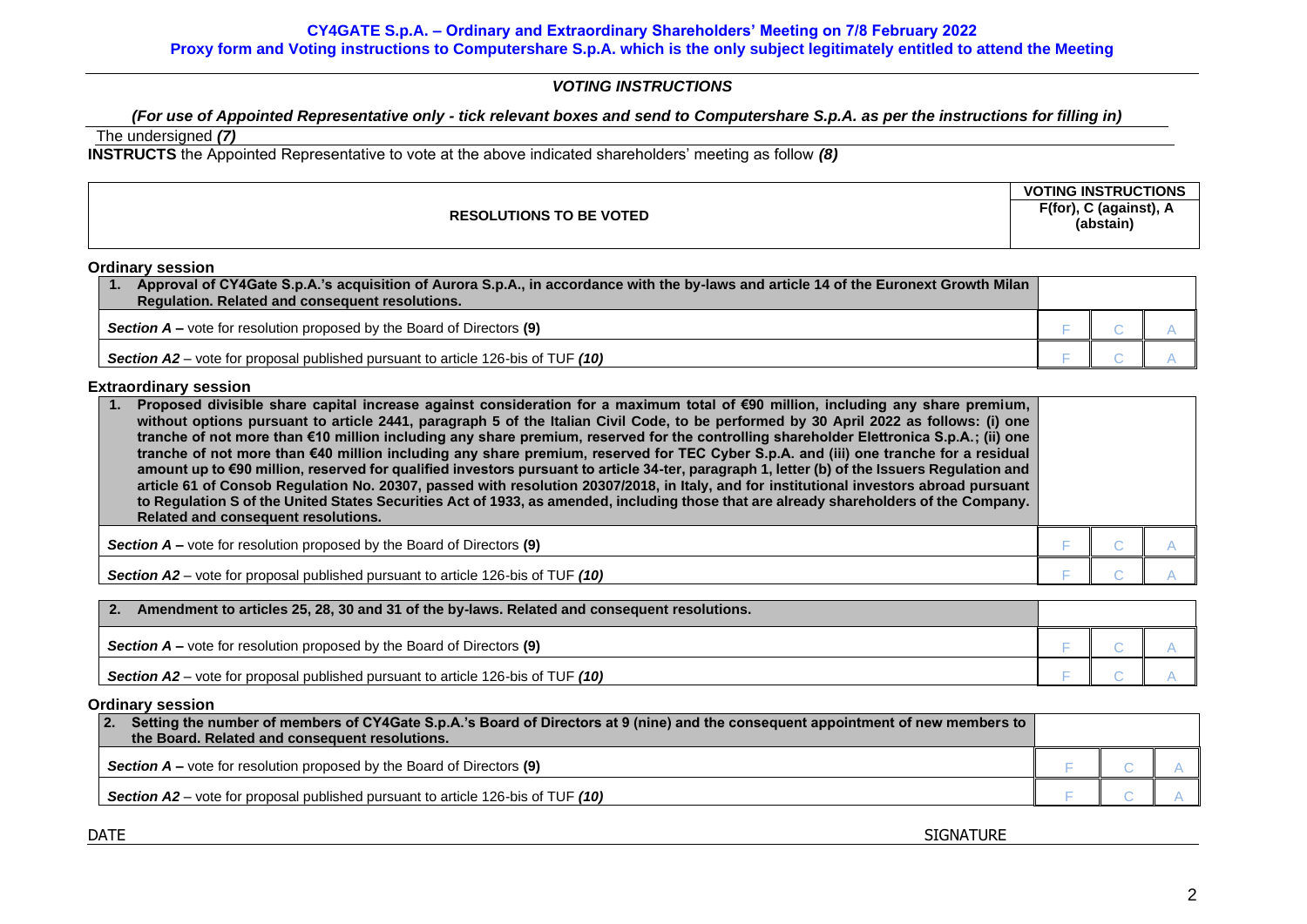#### *Instructions for filling in and submitting the form*

- *1. The Proxy form must be notified to the Company (together with a valid ID document and, in case, the documentation providing proof of the signatory power) via the Appointed*  Representative together with the Voting Instructions reserved to him within 3 February 2022 if the meeting is held on first call, and by 4 February 2022 if it is held on second call, using *one of the following methods:*
	- *I. Registered Email Holders (PEC): as an attachment document (PDF format) sent to [ufficioroma@pecserviziotitoli.it](mailto:ufficioroma@pecserviziotitoli.it) in the event that the Proxy Grantor (as Individual or as Legal Entity) is a Registerd Email Holder;*
	- *II. Digital Signature Holders (FEA): as an attachment document with digital signature sent to [ufficioroma@pecserviziotitoli.it](mailto:xxxxx@pecserviziotitoli.it) in the event that the Proxy Grantor (as Individual or as Legal Entity) is a Digital Signature Holder;*
	- *III. Common Email address Holders: as an attachment document (PDF format) sent to [ufficioroma@pecserviziotitoli.it.](mailto:ufficioroma@pecserviziotitoli.it) In this case, the hard copy of the proxy shall be sent via ordinary mail service to Computershare S.p.A., via Monte Giberto, 33, 00138 Roma, as soon as possible;*
	- *IV. Via FAX: number 06/45417450*

#### *The use of different email address than those mentioned above or a delay respect to the deadline, as well as the only use of ordinary mail service, will not ensure the correct submission of the proxy.*

- *2. Specify the capacity of the proxy signatory and, where applicable, attach documentary proof of his power.*
- *3. To be completed only if the registered shareholder is different from the proxy signatory; mandatory indications on relevant personal details must be included.*
- *4. Provide the securities account number, Bank Codes and Branch Codes of the Depository, or in any case its name, available in the securities account statement.*
- *5. Reference to the communication made by the intermediary and its name.*
- *6. Provide details of a valid form of identification of the proxy signatory.*
- *7. Provide the name and surname of the signatory of the Proxy form and Voting instructions.*
- *8. Pursuant to article 135-undecies, subsection 3, of Italian Legislative Decree no. 58/1998, "Shares for which full or partial proxy is conferred are calculated for the purpose of determining* due constitution of the shareholders' meeting. With regard to proposals for which no voting instructions are given, the shares of the shareholder concerned are not considered in *calculating the majority and the percentage of capital required for the resolutions to be carried".*
- 9. The resolutions proposed to the shareholders' meeting, which are briefly referred to herein, are reported in the Reports published on the company website [www.cy4gate.com](http://www.cy4gate.com/).

 *Computershare S.p.A., as Appointed Representative, has not personal interest or on behalf of third party in the proposals mentioned, however, in the event of unknown circumstances or in the event of amendment or integration to the motion presented to the meeting, Computershare does not intend to vote in a manner incompatible with the instructions received.*

*The vote is expressed by ticking the relevant box between the following: F (for), C (against) or A (abstention).*

*10. There is the Section A2 to receive instructions when an alternative, complementary or additional resolution to the motion proposed by the Board of Directors had been presented and published pursuant to art. 126-bis of the TUF, within the term and in the cases provided. The Appointed Representative shall vote on each motion in accordance with the instructions and the delegating party shall give instructions consistent with the type of proposals (alternative or complementary) published.*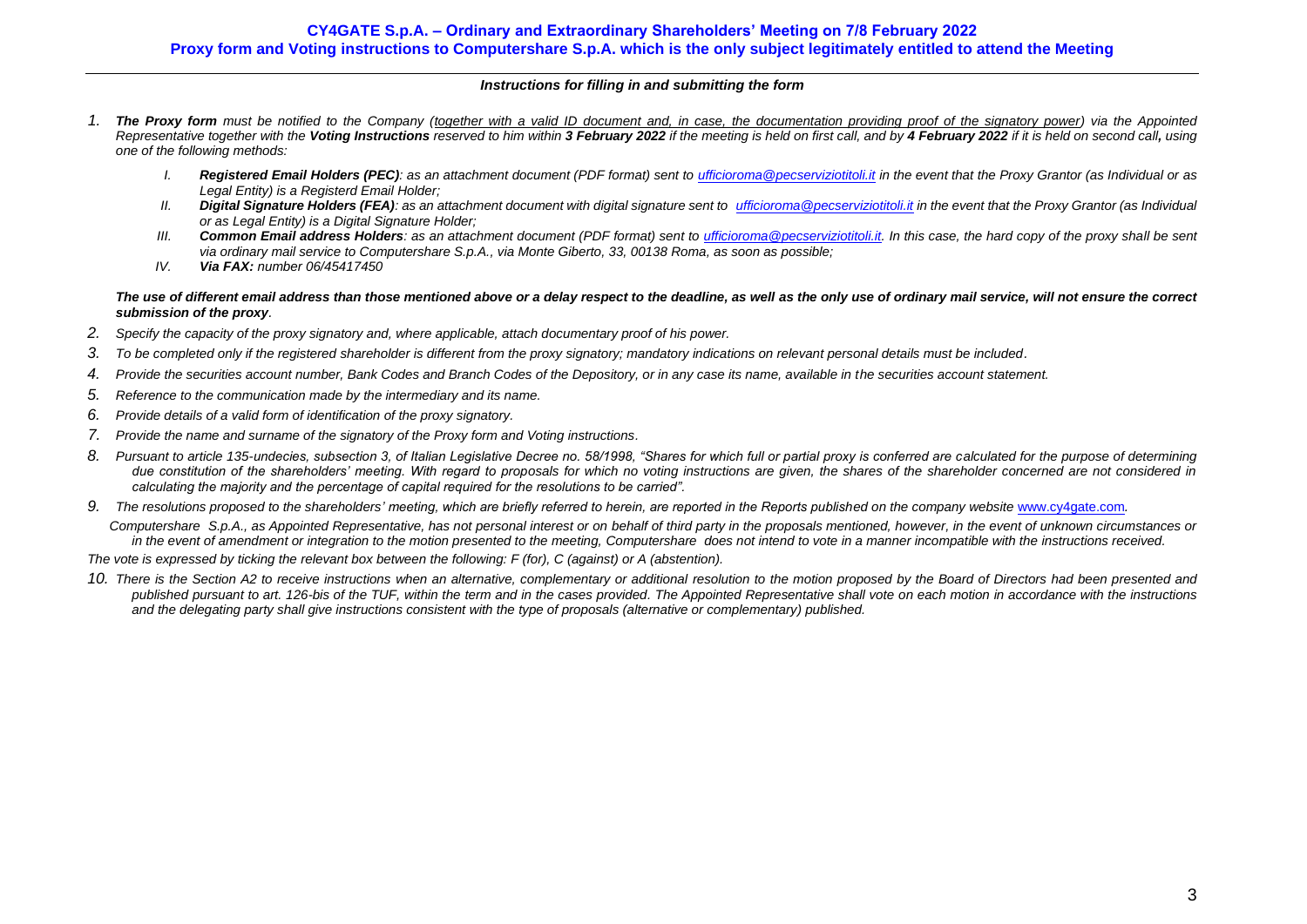## **CY4GATE S.p.A. – Ordinary and Extraordinary Shareholders' Meeting on 7/8 February 2022 Proxy form and Voting instructions to Computershare S.p.A. which is the only subject legitimately entitled to attend the Meeting**

#### *Italian Legislative Decree no. 58/98 (T.U.F) Article 135-***decies**

#### *(Conflict of interest of the representative and substitutes*)

1. Conferring proxy upon a representative in conflict of interest is permitted provided that the representative informs the shareholder in writing of the circumstances giving rise to such conflict of interest and provided specific voting instructions are provided for each resolution in which the representative is expected to vote on behalf of the shareholder. The representative shall have the onus of proof regarding disclosure to the shareholder of the circumstances giving rise to the conflict of interest. Article 1711, second subsection of the Italian Civil Code does not apply.

2. In any event, for the purposes of this article, conflict of interest exists where the representative or substitute:

a) has sole or joint control of the company, or is controlled or is subject to joint control by that company;

b) is associated with the company or exercises significant influence over that company or the latter exercises significant influence over the representative:

c) is a member of the board of directors or control body of the company or of the persons indicated in paragraphs a) and b);

d) is an employee or auditor of the company or of the persons indicated in paragraph a);

e) is the spouse, close relative or is related by up to four times removed of the persons indicated in paragraphs a) to c);

f) is bound to the company or to persons indicated in paragraphs a), b), c) and e) by independent or employee relations or other relations of a financial nature that compromise independence.

3. Replacement of the representative by a substitute in conflict of interest is permitted only if the substitute is indicated by the shareholder. In such cases, subsection 1 shall apply. Disclosure obligations and related onus of proof in any event remain with the representative.

4. This article shall also apply in cases of share transfer by proxy.

## *Article 135-undecies*

## (*Appointed representative of a listed company*)

1. Unless the Articles of Association decree otherwise, companies with listed shares designate a party to whom the shareholders may, for each shareholders' meeting and within the end of the second trading day prior to the date scheduled for the shareholders' meeting, including for callings subsequent to the first, a proxy with voting instructions on all or some of the proposals on the agenda. The proxy shall be valid only for proposals on which voting instructions are conferred.

2. Proxy is conferred by signing a proxy form, the content of which is governed by a Consob regulation. Conferring proxy shall be free of charge to the shareholder. The proxy and voting instructions may be cancelled within the time limit indicated in subsection 1.

3. Shares for which full or partial proxy is conferred are calculated for the purpose of determining due constitution of the shareholders' meeting. With regard to proposals for which no voting instructions are given, the shares are not considered in calculating the majority and the percentage of capital required for the resolutions to be carried.

4. The person appointed as representative shall any interest, personal or on behalf of third parties, that he or she may have with respect to the resolution proposals on the agenda. The representative must also maintain confidentiality of the content of voting instructions received until scrutiny commences, without prejudice to the option of disclosing such information to his or her employees or collaborators, who shall also be subject to confidentiality obligations. The party appointed as representative may not be assigned proxies except in compliance with this article.

5. By regulation pursuant to subsection 2, Consob may establish cases in which a representative failing to meet the indicated terms of Article 135-decies may express a vote other than that indicated in the voting instructions.

#### *Article 126-bis*

## *(Integration of the agenda of the shareholders' meeting and presentation of new proposed resolutions)*

Shareholders, who individually or jointly account for one fortieth of the share capital may ask, within ten days of publication of the notice calling the shareholders' meeting, or within five days in the event of calling the meeting in accordance with article 125-bis, subsection 3 or article 104, subsection 2, for the integration of the list of items on the agenda, specifying in the request, the additional items they propose or presenting proposed resolution on items already on the agenda. The requests, together with the certificate attesting ownership of the share, are presented in writing, by correspondence or electronically, in compliance with any requirements strictly necessary for the identification of the applicants indicated by the company. Those with voting rights may individually present proposed resolutions in the shareholders' meeting. For cooperative companies the amount of the capital is determined by the statutes also in derogation of article 13[5-bis.](http://www.consob.it/mainen/documenti/english/laws/fr_decree58_1998.htm#sdfootnote595bissym) 

2. Integrations to the agenda or the presentation of further proposed resolutions on items already on the agenda, in accordance with subsection 1, are disclosed in the same ways as prescribed for the publication of the notice calling the meeting, at least fifteen days prior to the date scheduled for the shareholders' meeting. Additional proposed resolutions on items already on the agenda are made available to the public in the ways pursuant to article 125-ter, subsection 1, at the same time as publishing news of the presentation. Terms are reduced to seven days in the case of shareholders' meetings called in accordance with article 104, subsection 2 or in the case of a shareholders' meeting convened in accordance with article 125-bis, subsection 3.

3. The agenda cannot be supplemented with items on which, in accordance with the law, the shareholders ' meeting resolved on proposal of the administrative body or on the basis of a project or report prepared by it, other than those specified under article 125-ter, subsection 1.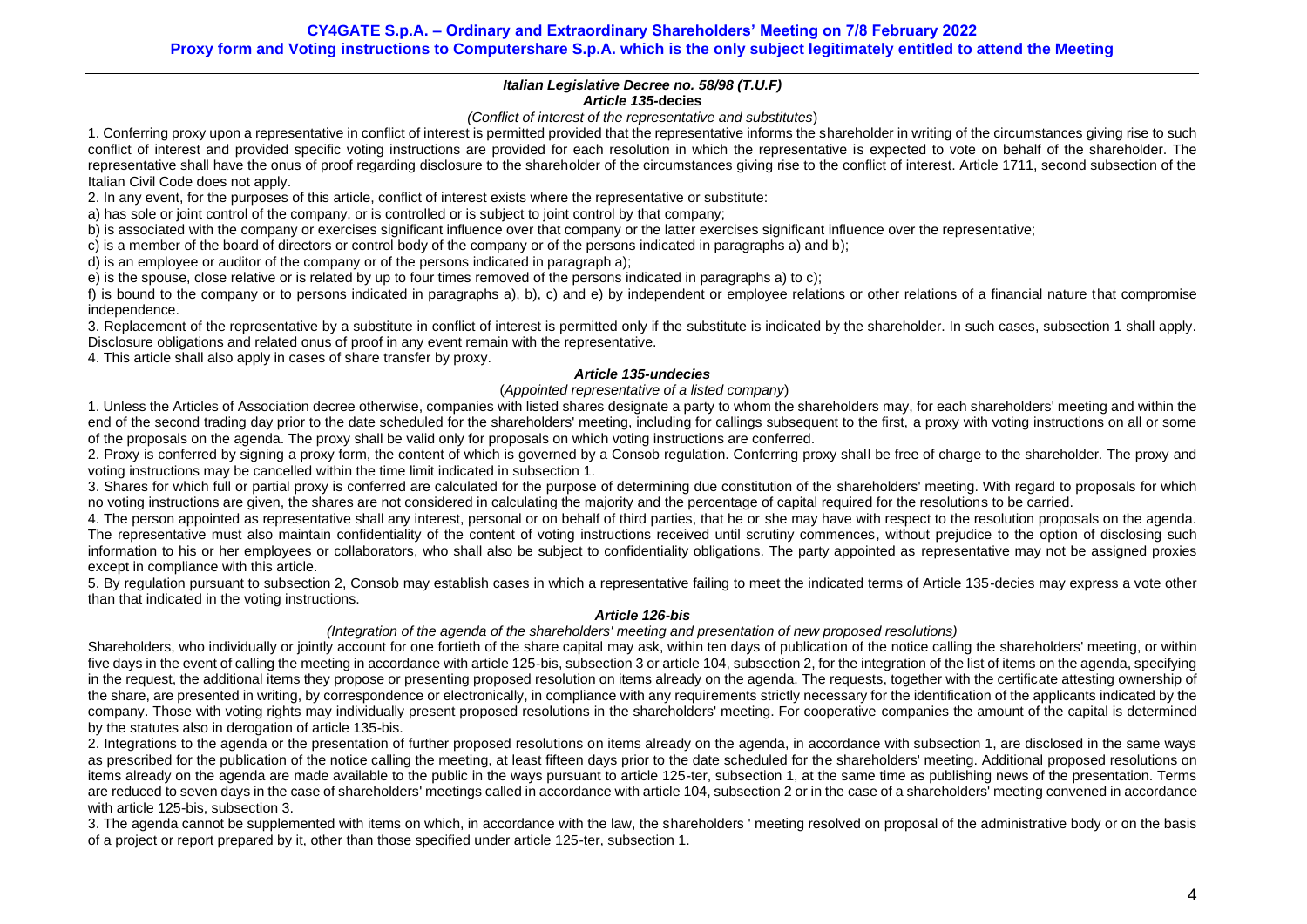## **CY4GATE S.p.A. – Ordinary and Extraordinary Shareholders' Meeting on 7/8 February 2022 Proxy form and Voting instructions to Computershare S.p.A. which is the only subject legitimately entitled to attend the Meeting**

4. Shareholders requesting integration in accordance with subsection 1 shall prepare a report giving the reason for the proposed resolutions on the new items for which it proposes discussion or the reason relating to additional proposed resolutions presented on items already on the agenda. The report is sent to the administrative body within the final terms for presentation of the request for integration. The administrative body makes the report available to the public, accompanied by any assessments, at the same time as publishing news of the integration or presentation, in the ways pursuant to article 125-ter, subsection 1.

5. If the administrative body, or should it fail to take action, the board of auditors or supervisory board or management control committee fail to supplement the agenda with the new items or proposals presented in accordance with subsection 1, the court, having heard the members of the board of directors and internal control bodies, where their refusal to do so should prove to be unjustified, orders the integration by decree. The decree is published in the ways set out by article 125-ter, subsection 1

## **Law-Decree nr. 18 on March 17th, 2020**

## **Art. 106 (Rules relating to the conduct of Company Shareholders' meetings)**

[...] 4. To attend ordinary or extraordinary Shareholders' Meetings, Companies with listed shares can designate the Representative pursuant to article 135-undecies of Italian Legislative Decree nr. 58 on 24 February 1998, even if the Articles of Association decree otherwise. The Companies can also provide in the notice calling the Shareholders' meeting that the Appointed Representative pursuant to article 135-undecies of the Italian Legislative Decree n. 58, on 24 February 1998, will be the only subject entitled to attend the Meeting; to the aforementioned Appointed Representative may also be confer proxies or subdelegations pursuant to article 135-novies of the Italian Legislative Decree n. 58, on 24 February 1998, notwithstanding the provision of art. 135-undecies, paragraph 4, of the same Decree.

5. Paragraph 4 also applies to companies admitted on a multilateral trading system and to Companies with financial instruments widely distributed among the public.

# *Italian Civil Code Art. 2393*

## *(Derivative action)*

1. A derivative action may be brought against directors pursuant to a resolution approved by shareholders, even if the company is in liquidation.

2. A resolution relating to the responsibility of directors may be put to the vote at a general meeting called for approval of the annual financial statements, even if such resolution is not on the meeting agenda, provided that it relates to matters occurring within the period to which the financial statements relate.

3. A derivative action may also be brought by a resolution of the board of statutory auditors passed by a two-thirds majority of its members.

4. Such action may be brought within five years of the expiry of the director's term of office.

5. The approval of a resolution to bring derivative action shall result in the removal of the director against whom such action is brought provided that votes representing at least one fifth of share capital are in favor. In such an event, shareholders shall provide for the replacement of that director.

6. The company may waive its right to bring derivative action and accept a settlement, subject to the waiver and settlement having been approved by shareholders, and provided that such motion is not opposed by minority shareholders representing at least one fifth of share capital, or, for listed companies, at least one-twentieth of share capital, or such percentage as may be established in the company's by-laws in relation to derivative actions brought by the company pursuant to Article 2393-*bis*.